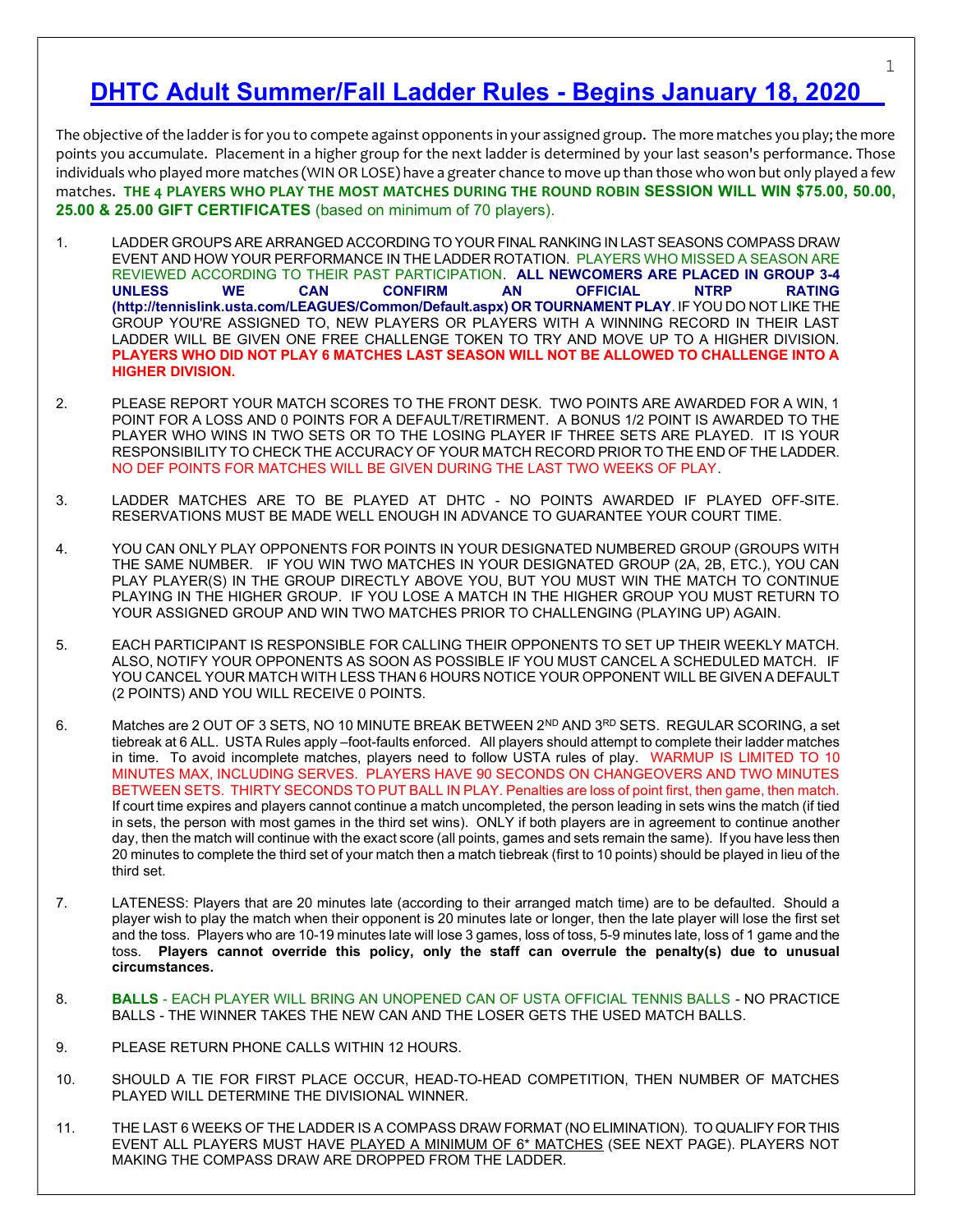## DHTC CHALLENGE ROUND TO MOVE INTO A HIGHER GROUP (January 14-21)

Players are assigned to a group and can only compete against players within that group number. Placements are based strictly on previous results of your compass performance and divisional record (see group eligibility sheet). ALL NEWCOMERS OR PEOPLE WHO FAILED TO PLAY A SUFFICIENT NUMBER OF MATCHES LAST SEASON were either placed in the lower groups or moved into higher groups by draw or based upon previous tennis experience. IF YOU ARE NOT SATISFIED WHICH GROUP YOU HAVE BEEN PLACED IN YOU MAY CHALLENGE ANY PERSON WITHIN A HIGHER GROUP FOR THEIR POSITION (except players who did not play the required 6 matches last season or had a losing record and were dropped down because of this). Official challenges MUST BE REGISTERED between Monday, January 14 - Sunday, January 20 (following these dates, no challenges will be accepted). To register a challenge, you must CONTACT DHTC FIRST (949-240-2104), then once approved and registered you will be given the OK to contact your opponent and set a time to play prior to or on Tuesday, January 15th. If a challengee does not respond (MUST BE IN TOWN) to your challenge, he or she may be defaulted to the LOWEST GROUP. The burden of having an open schedule to play this match falls on the challenger (MUST PROVIDE TWO DATES AND ONE MUST BE THE WEEKEND). Should the challenger lose the match, he or she must stay in his or her designated group. If the challenger wins, he or she moves into that group and the loser will be bumped down one division (AN APPEAL TO THE TENNIS CENTER STAFF CAN BE MADE UNDER CERTAIN CIRCUMSTANCES AND A DECISION BASED ON A REVIEW OF LAST SEASONS RESULTS WILL BE TAKEN INTO ACCOUNT). DURING THE FIRST WEEK OF CHALLENGES, THERE MAY BE SOME CHANGES IN YOUR DIVISIONAL OPPONENTS. ALL PLAYERS WILL BE NOTIFIED VIA EMAIL WITH UPDATED LISTS ON A REGUALAR BASIS.

### ROTATION SCHEDULE (January 21 – April 21 (approximately))

For the first 10-12 weeks you can play anyone in your designated group (group 1 players play group 1 players, group 2 players play group 2 players, and so on) to receive points. To set up a match contact any player in your group. You receive 2 points for a win, 1 point for a loss and 0 points for a default. After playing your opponent, YOU MUST REPORT YOUR SCORE AT THE FRONT DESK TO THE DHTC STAFF. The staff will fill in the points you earned next to your name. IT IS YOUR RESPONSIBILITY TO MAKE SURE ALL OF YOUR MATCHES GET PROPERLY RECORDED. To qualify for the Compass Draw Event, you must play at least 6 or more matches during this round.

#### COMPASS DRAW ROTATION (April 29 – June 24)

We take a maximum of 64 players in the Compass Draw. To participate in the compass draw you MUST HAVE PLAYED A MINIMUM OF 6 ROTATION MATCHES. Ladder participants who have played less than 6 matches will be dropped from competition at this time. If more then 64 players qualify those who played the least amount of matches and gained the least points will be placed on a waiting list for the first available default. In the compass draw, matches will get progressively more competitive each week. All first-round winners will move EAST (to the right) and play against other first-round winners during the second week. First-round losers will move WEST (left) and play against other firstround losers during the second week. During the third week all first and second round winners will move EAST again and play. First-round winners/second-round losers will move NORTH (up) and play; first-round losers/second-round winners will move WEST and play; and first-round losers and second-round losers will move SOUTH (down) and play. This rotation procedure continues for a total of 5-6 weeks. Due to the format of this draw, each player is required to play a match each week so that the following week there is an opponent. You will have to default a match if you cannot play within your scheduled week (IF BOTH PLAYERS HAVE TIME CONFLICTS AND CANNOT AGREE TO A TIME TO PLAY THE MATCH THE DEFAULT WILL BE AWARDED TO THE PLAYER WHO HAD THEIR SCHEDULE OPEN FOR THE WEEKEND.) Following your match (win, lose or default) you MUST check the compass draw sheet to determine who your next round opponent will be. PERFORMANCE IN THE COMPASS DRAW WILL DETERMINE YOUR POSITION IN NEXT SEASON'S LADDER! PLEASE NOTE: MATCHES MUST BE PLAYED ACCORDING TO THE SCHEDULE - if matches are not played by the scheduled time DHTC will move the players out so as not to impact other players waiting for these matches to finish. We flip a coin to determine who gets moved where. To avoid this situation, play your matches on schedule or contact us if your opponent cannot play so that you are not penalized.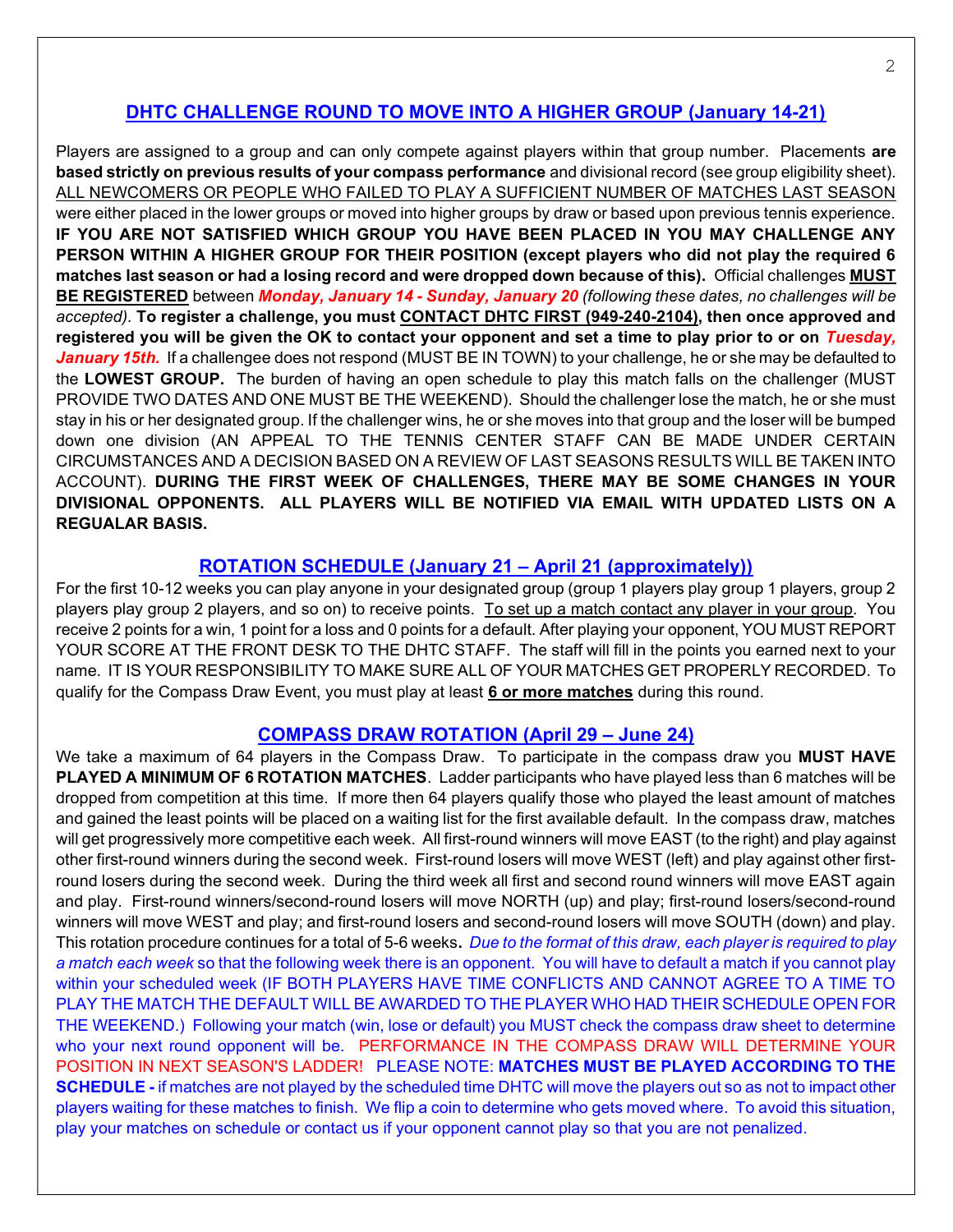## DHTC LADDER METHOD OF DETERMINING GROUP PLACEMENT

Players constantly request group placement into higher divisions even when their ladder record and compass draw placement do not verify the move. DHTC STAFF will not subjectively evaluate you and place you in a division because of personal requests. LADDER POSITIONS ARE DETERMINED SOLELY BY YOUR RESULTS IN THE PREVIOUS LADDER AND COMPASS DRAW EVENT, OR BY TENNIS SKILL (NTRP rating – current, or USTA tournament results which we look up). Each request is reviewed on a case-by-case basis, but we strongly follow the guidelines outlined below and rarely deviate from this practice. In short, players 1-16 in the previous compass draw qualify for group 1 (barring defaults), 17-32 for group 2, 33-48 into group 3, 49-64 into group 4 (based on a full 64 draw). With three groups, numbers 1-18, 19-36, 37-54, 55-72 will determine the new ladder groupings. Divisional winners of the round robin also earn a move-up for the following season.

New participants and last seasons compass participants (must have winning record) - If you are not satisfied with your group placement you can use your one challenge token during January 14-20, 2019 in an effort to move up (PLAYERS WHO DID NOT PLAY 6 MATCHES LAST SEASON WILL NOT BE ALLOWED TO CHALLENGE INTO A HIGHER DIVISION). Our ultimate objective is to make each division homogenous in nature. Hopefully, each player in their respective groups is related in ability and playing skills allowing for closely contested matches. Player rankings for each season is determined by the previous the compass draw event (a player must have wins in the CD to be moved up – defaults are not counted towards final ranking). As stated above, the top 16 players are placed in group 1 along with the top player (highest percentage - points accumulated/matches played) from the rotational round from group 2. The top 16 players will be those who get to the quarterfinals (8) of the East draw and all players in the Northeast draw. Players ranked 17 - 32 will be placed in group 2 (all who advance to the North Bracket) and the West divisional winner. Players ranked from 33-64 will be placed in groups 3, 4 & 5 if number of participants warrants this. 1-4 wild card spots will be held open per division (see below for more details). \*THESE ARE BASED ON A FULL 64 PLAYER COMPASS DRAW EVENT WITH MATCH WINS (credit is not given for defaults) - IF THE COMPASS DRAW HAS LESS THEN 64 PLAYERS, THE NUMBER OF PLAYERS SELECTED TO EACH GROUP WILL BE REDUCED PROPORTIONALLY.

**GRAND SLAM GROUP (1):** These players must be able to compete at 4.5 tournament level. You earn a place in this group by one of the following: Have an official Adult NTRP rating of 4.5 or above (established within the last 2 years). Compass Draw players ranked in the top \*16 from the previous compass draw tournament (made it to the quarterfinals in the East Division, along with all players making it to the Northeast bracket). The group 2 participant who comes in 1st place (total points accumulated or by percentage) will move into this division.

WIMBLEDON GROUP (2): Compass players ranked \*17-32 from the previous compass tournament. Group 1 players who were not ranked in the top 16 according to the compass draw event, or those who did not accumulate enough points to be entered in the compass draw. The top 1 or 2 players (total points accumulated & percentage) in group 3 from the previous season or the West Winner will be moved into this group (based on full compass draw). Group 2 participants who did not accumulate enough points to be included in the compass draw event WILL BE DROPPED DOWN THE FOLLOWING SEASON TO THE #3 GROUP. Skill level = Adult 4.0 NTRP **TOURNAMENT SATELLITE GROUP (3m & 3w):** The top 1-2 players from group 4 based on points accumulated & percentage during the rotational ladder players from the previous season. Compass players ranked 33-48 enter this group. This group is designed for adult 3.5 level players. Men and Women are divided in their respective categories, but the women can play the men. At the conclusion of the ladder, the ladies will enter their own compass draw tournament (if there are sufficient players) to determine winners for prizes.

CIRCUIT SATELLITE GROUP (4m & w): Players in this division were ranked 49-64. Men and Women may be divided in their respective categories, but we highly recommend that you play matches between these two groups. This group is designed for adult 3.0 level players. Due to the number of players in this group they are usually labeled 4m & 4w (men & women) to facilitate score keeping and allow the women a chance to play just women or compete against the men.

The DHTC staff reserves the right to make adjustments to the above format and at their discretion take in account special considerations when drawing ladder positions.

\*Placement in ladder based on compass draw results will be determined by match wins (defaults followed by no wins could result in lower group placement).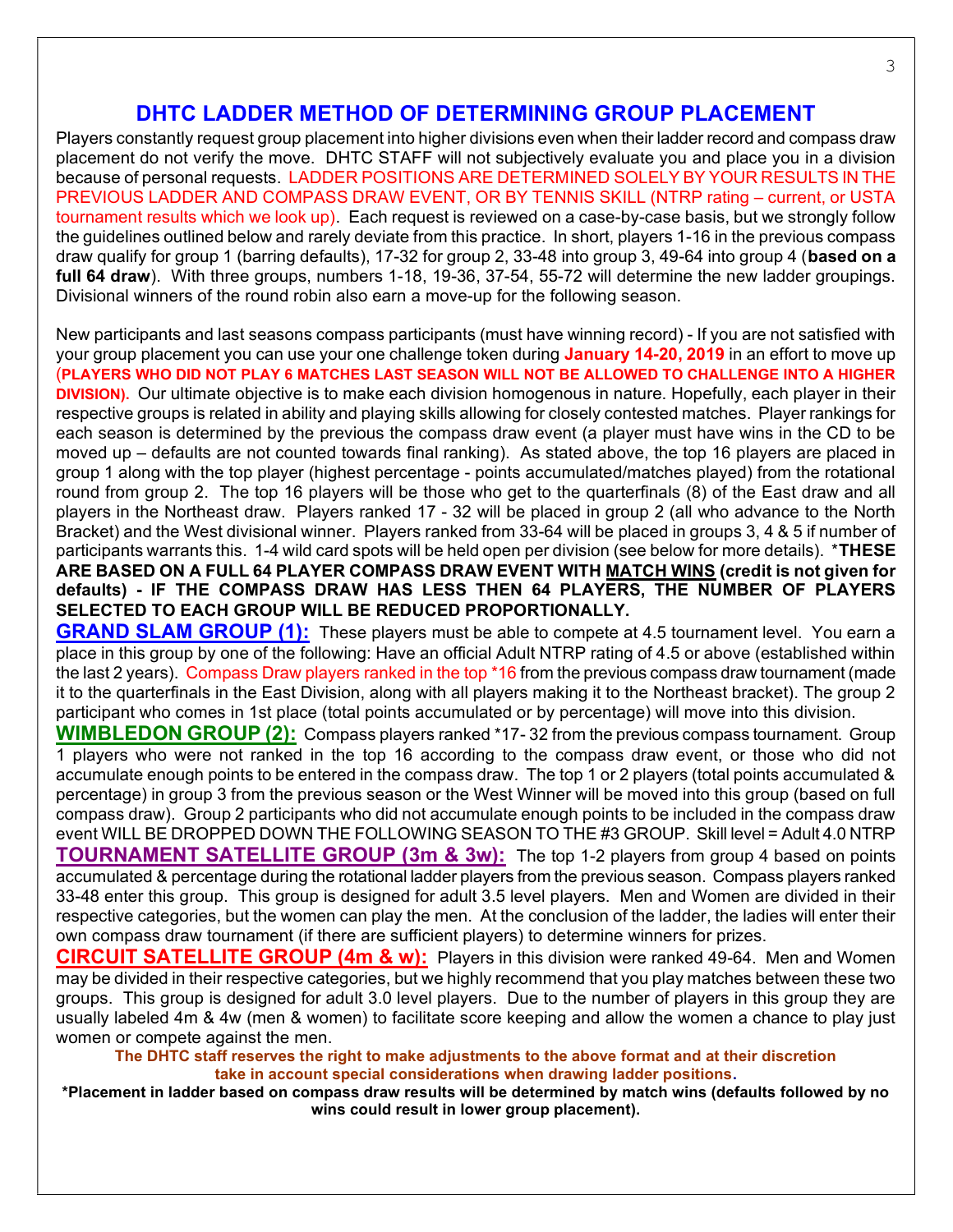# EXAMPLE OF YOUR SCORECARD

HOW TO USE: You receive 2 points for a win, 1 point for a loss and 0 points for a default. After playing your opponent, please have the staff fill in the points you receive in the boxes provided next to your name. The score entered should match up with the number of your opponent vertically (See example). IT IS YOUR RESPONSIBILITY TO MAKE SURE ALL OF YOUR MATCHES GET RECORDED.

## Player 1 loses to player 4

| <b>PLAYER</b>          |     | 2 | 4 | <b>TOTAL POINTS</b> |
|------------------------|-----|---|---|---------------------|
| $\parallel$ 1. McEnroe |     |   |   |                     |
| $\parallel$ 2. Sampras |     |   |   |                     |
| $\parallel$ 3. Agassi  |     |   |   |                     |
| 4. Federer             | 2.5 |   |   | 2.5                 |